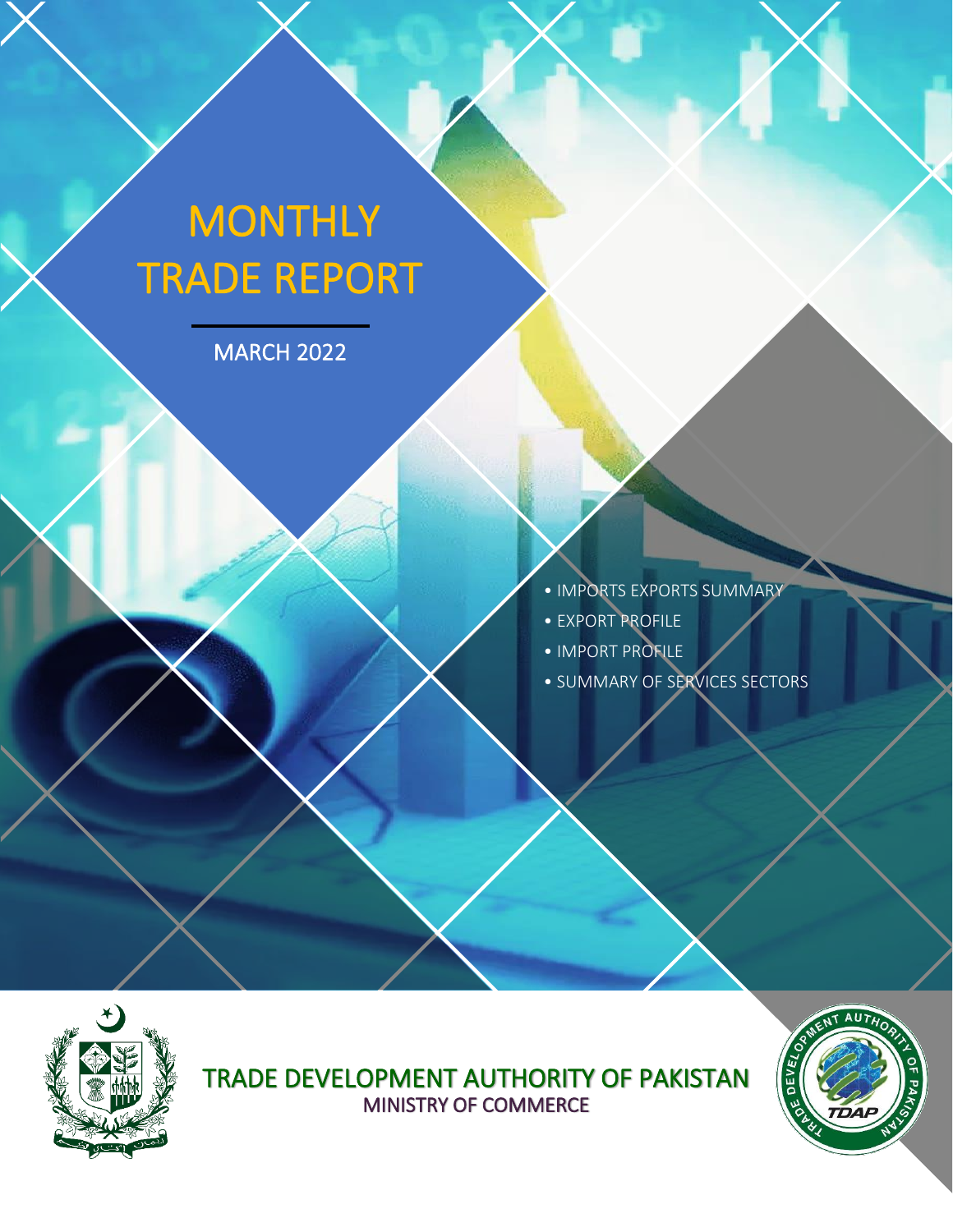# DISCLAIMER

The provisional data from Weboc, PBS and PRAL have been reported for information purposes only. Every effort has been made to cross-check and verify the authenticity of the data. Trade Development Authority of Pakistan, or the author(s), do not guarantee the data included in this work. All data and statistics used are correct as of 5<sup>th</sup> April, 2022 and may be subject to change.

For any queries or feedback regarding this publication, please contact at:

#### TEAM LEADER

Afshan Uroos Assistant Manager afshan.uroos@tdap.gov.pk.

#### LEAD RESEARCHERS

MR. Sajid Ali Research Associate sajid.ali@tdap.gov.pk

MS. Asima Siddique Research Associate Asima.siddique@tdap.gov.pk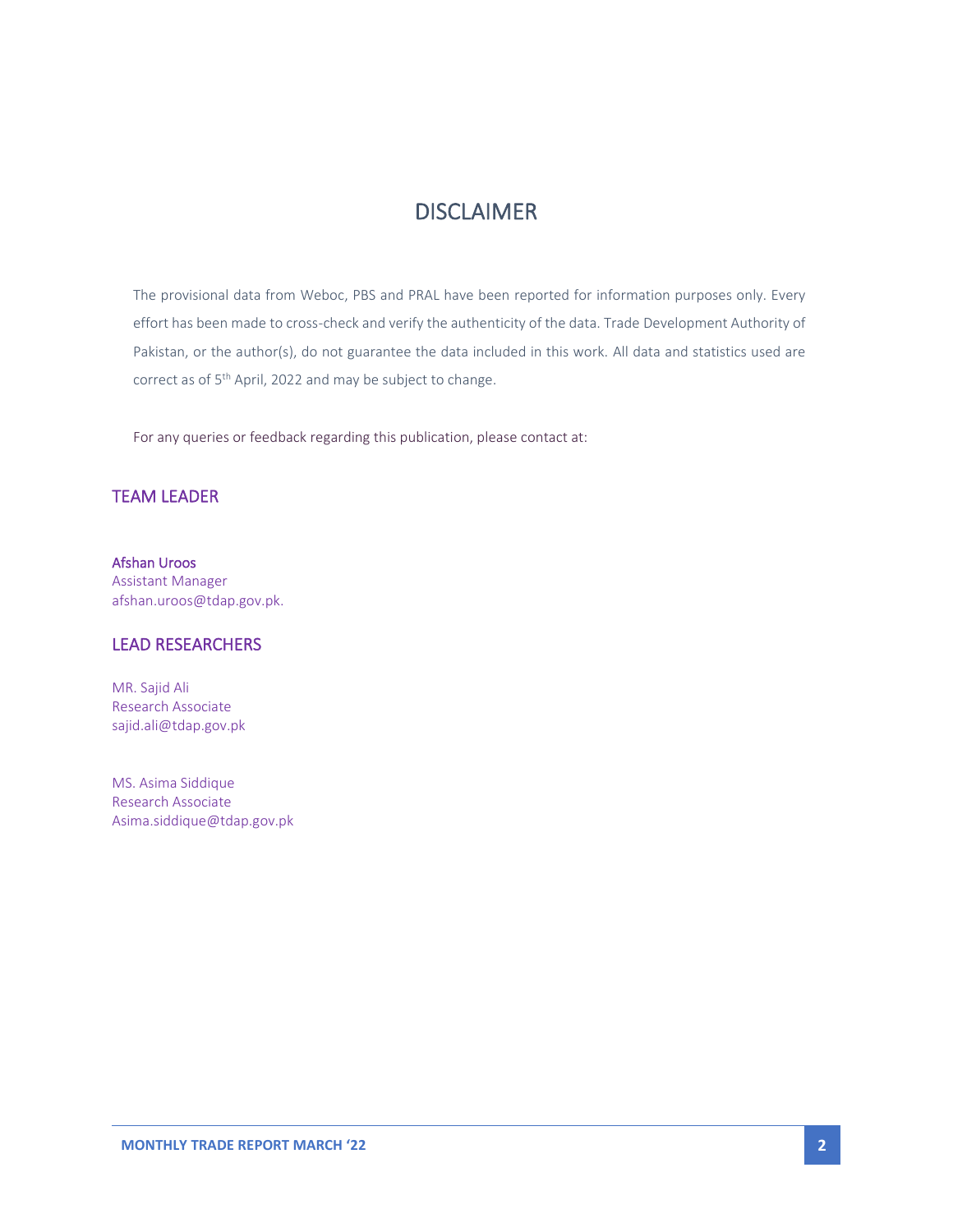# SUMMARY

 *\*Trade values in US\$ million*

| <b>EXPORTS SUMMARY</b> | FY 2021-22 | FY 2020-21 | <b>% CHANGE</b> |
|------------------------|------------|------------|-----------------|
| <b>March 2022</b>      | 2,740      | 2,364      | 15.91           |
| July- March 2022       | 23,298     | 18,687     | 24.67           |

| <b>IMPORTS SUMMARY</b> | FY 2021-22 | FY 2020-21 | <b>% CHANGE</b> |
|------------------------|------------|------------|-----------------|
| March 2022             | 6,186      | 5,631      | 9.86            |
| July- March 2022       | 58,691     | 39,489     | 48.63           |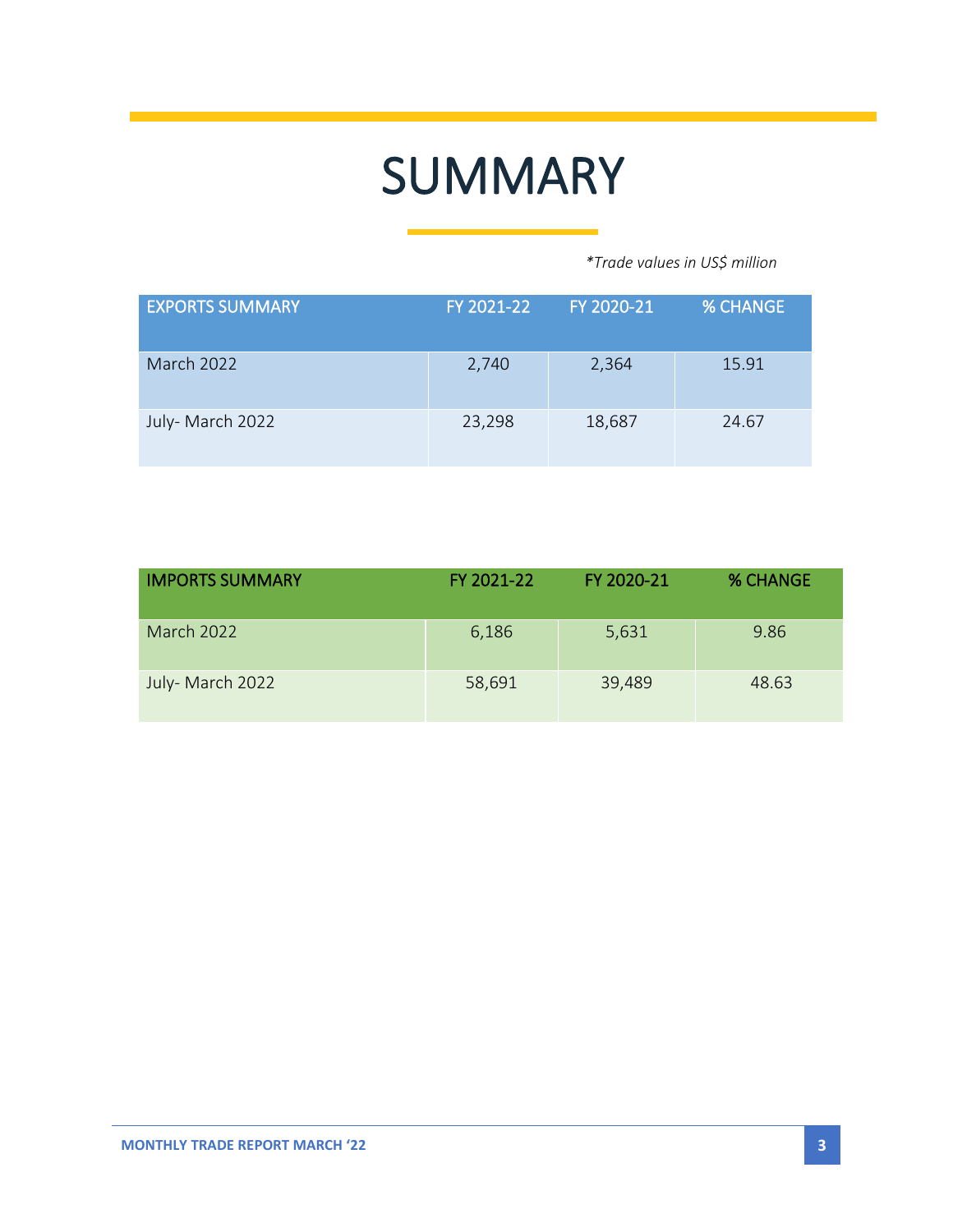# EXPORT PROFILE

*\*Trade values in US\$ million*

### TOP PARTNER COUNTRIES SHOWING INCREASE

| <b>COUNTRY</b>       | Mar 2022 | Mar 2021 | <b>% CHANGE</b> |
|----------------------|----------|----------|-----------------|
| UNITED STATES        | 621.0    | 410.4    | 51%             |
| <b>NETHERLANDS</b>   | 143.9    | 108.8    | 32%             |
| UNITED ARAB EMIRATES | 129.9    | 93.4     | 39%             |
| <b>SPAIN</b>         | 106.0    | 79.0     | 34%             |
| <b>ITALY</b>         | 99.5     | 87.6     | 14%             |
| <b>BANGLADESH</b>    | 87.9     | 65.9     | 33%             |
| <b>THAILAND</b>      | 66.9     | 21.9     | 204%            |
| <b>BELGIUM</b>       | 61.1     | 57.2     | 7%              |
| SAUDI ARABIA         | 44.1     | 43.3     | 2%              |
| <b>MALAYSIA</b>      | 42.98    | 23.53    | 83%             |

## TOP PARTNER COUNTRIES SHOWING DECREASE

| <b>COUNTRY</b>        | <b>Mar 2022</b> | <b>Mar 2021</b> | <b>% CHANGE</b> |
|-----------------------|-----------------|-----------------|-----------------|
| <b>CHINA</b>          | 251.0           | 272.8           | -8%             |
| <b>UNITED KINGDOM</b> | 166.7           | 168.1           | $-1%$           |
| AFGHANISTAN           | 62.1            | 108.6           | $-43%$          |
| <b>SOUTH AFRICA</b>   | 17.6            | 17.9            | $-2%$           |
| PHILIPPINES           | 14.9            | 19.6            | $-24%$          |
| <b>JAPAN</b>          | 13.7            | 16.1            | $-15%$          |
| <b>INDONESIA</b>      | 10.9            | 22.8            | $-52%$          |
| <b>MOZAMBIQUE</b>     | 8.5             | 20.3            | $-58%$          |
| <b>BRAZIL</b>         | 7.3             | 8.5             | $-14%$          |
| <b>SOMALIA</b>        | 6.9             | 9.3             | $-25%$          |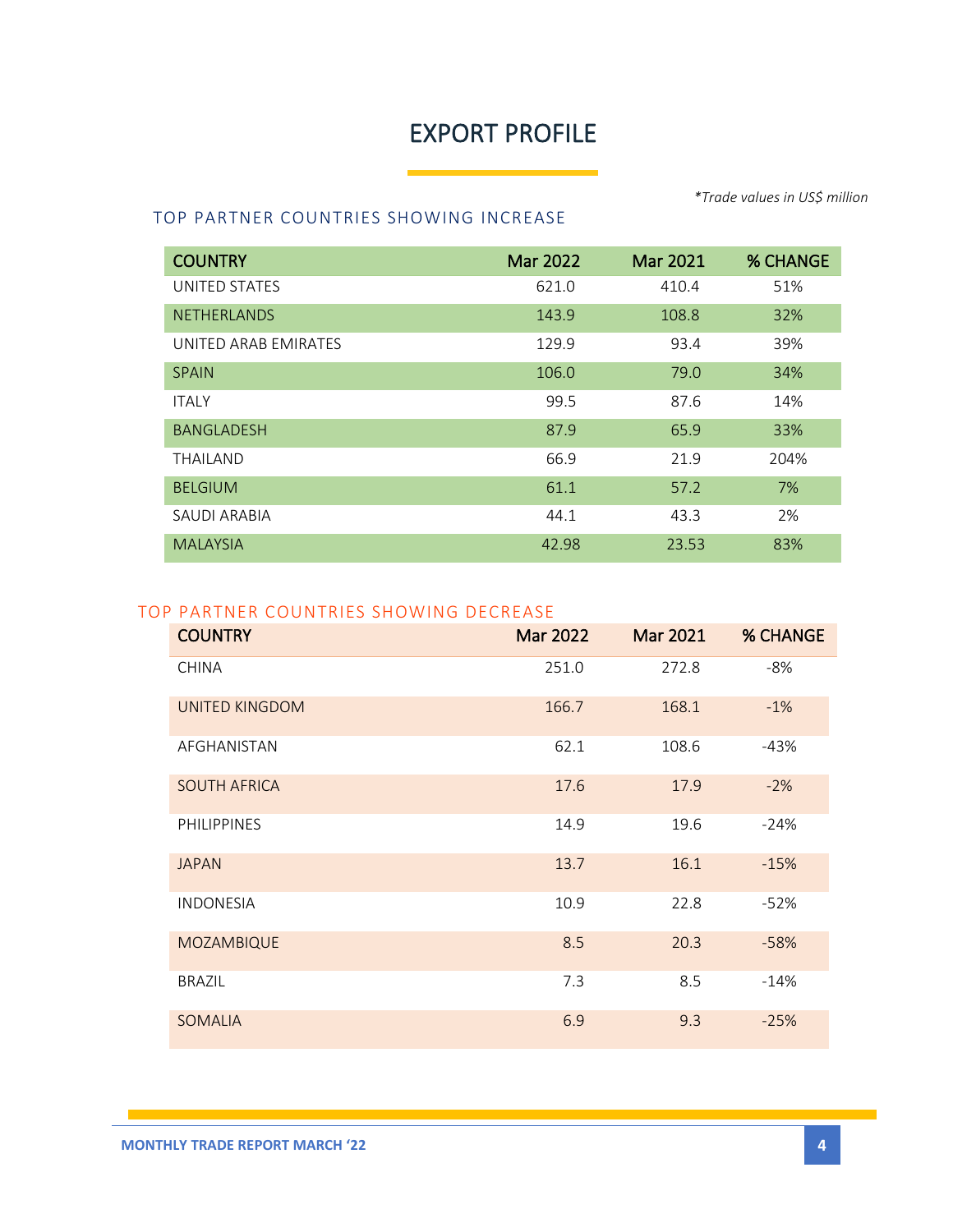# TOP GROWING COMMODITIES

| <b>HS</b> | <b>PRODUCTS</b>                                                                             | <b>Mar 2022</b> | Mar 2021 | <b>% CHANGE</b> |
|-----------|---------------------------------------------------------------------------------------------|-----------------|----------|-----------------|
| 6302      | Bedlinen, table linen, toilet linen and kitchen<br>linen of all types of textile materials. | 385.6           | 329.0    | 17%             |
| 6203      | Men's or boys' suits, ensembles, jackets,<br>blazers, trousers, bib and brace overalls.     | 284.4           | 202.2    | 41%             |
| 1006      | Rice                                                                                        | 236.0           | 220.3    | 7%              |
| 5209      | Woven fabrics of cotton                                                                     | 84.7            | 70.9     | 19%             |
| 6109      | T-shirts, singlets and other vests, knitted or<br>crocheted.                                | 76.1            | 44.3     | 72%             |
| 6103      | Men's or boys' suits.                                                                       | 75.5            | 56.7     | 33%             |
| 7403      | Copper, refined, and copper alloys.                                                         | 71.9            | 43.7     | 64%             |
| 6110      | Jerseys, pullovers, cardigans, waistcoats and<br>similar articles, knitted or crocheted.    | 67.1            | 42.7     | 57%             |
| 6105      | <b>COTTON</b>                                                                               | 63.4            | 47.8     | 33%             |
| 6115      | <b>SOCKS</b>                                                                                | 47.6            | 35.2     | 35%             |

#### TOP DECREASING COMMODITIES

| <b>HS</b> | <b>PRODUCTS</b>                                                                          | <b>Mar 2022</b> | <b>Mar 2021</b> | <b>% CHANGE</b> |
|-----------|------------------------------------------------------------------------------------------|-----------------|-----------------|-----------------|
| 5205      | Cotton Yarn                                                                              | 87.6            | 107.2           | $-18%$          |
| 4203      | Jackets, Leather Or Of Composition Leather                                               | 46.7            | 49.7            | $-6%$           |
| 2207      | Undenatured Ethyl Alcohol Of An Alcoholic<br>Strength By Volume Of 80 %                  | 46.6            | 74.9            | -38%            |
| 9018      | <b>Cybex Exim Solutions</b>                                                              | 32.4            | 39.1            | $-17%$          |
| 0201      | Carcasses And Half-Carcasses                                                             | 25.3            | 26.2            | $-3%$           |
| 6309      | Worn Clothing And Other Worn Articles.                                                   | 22.8            | 23.6            | $-3%$           |
| 2523      | Portland Cement, Aluminous Cement ("Cement<br>Fondu"), Slag Cement, Supersulphate Cement | 20.1            | 26.6            | $-24%$          |
| 0303      | Catfish (Pangasius Spp., Silurus Spp., Clarias Spp.,<br>Ictalurus Spp.)                  | 16.0            | 17.2            | $-7%$           |
| 5513      | Woven Fabrics Containing Predominantly, But<br>85% Synthetic Staple Fibres By Weight     | 15.4            | 19.5            | $-21%$          |
| 3004      | <b>Medicaments</b>                                                                       | 12.8            | 21.3            | $-40%$          |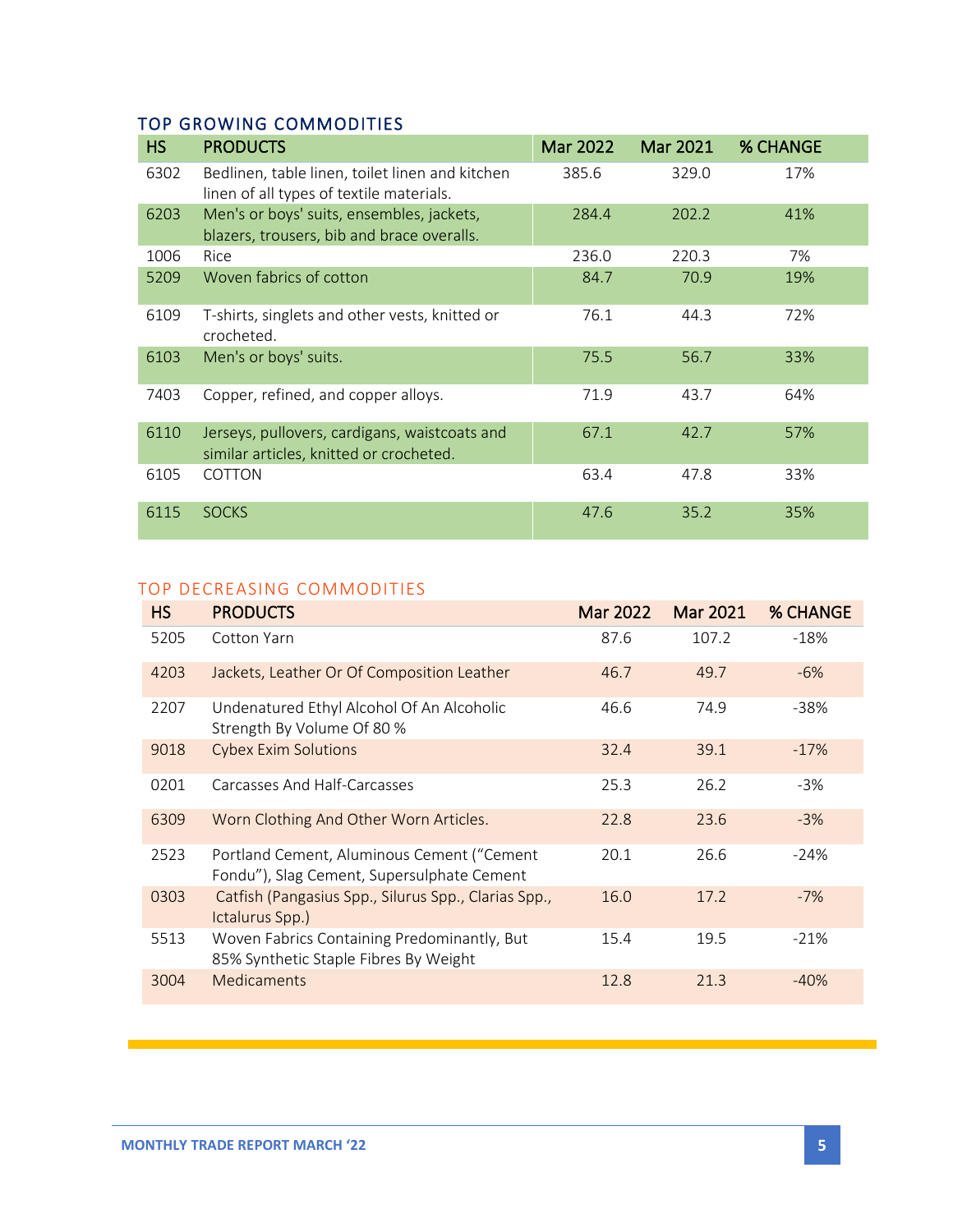# IMPORT PROFILE

۰

TOP PARTNER COUNTRIES SHOWING INCREASE

| <b>COUNTRY</b> | Mar 2022 | Mar 2021 | <b>% CHANGE</b> |
|----------------|----------|----------|-----------------|
| China          | 1832.6   | 1596.6   | 15%             |
| Saudi Arabia   | 415.4    | 255.5    | 63%             |
| Indonesia      | 401.6    | 335.4    | 20%             |
| Kuwait         | 274.7    | 174.3    | 58%             |
| Qatar          | 263.4    | 158.2    | 66%             |
| Japan          | 191.1    | 115.3    | 66%             |
| Thailand       | 167.8    | 88.1     | 90%             |
| <b>Brazil</b>  | 107.4    | 84.7     | 27%             |
| Malaysia       | 102.9    | 87.6     | 17%             |
| Afghanistan    | 83.9     | 21.4     | 292%            |

### TOP PARTNER COUNTRIES SHOWING DECREASE

| <b>COUNTRY</b>            | Mar 2022 | Mar 2021 | <b>% CHANGE</b> |
|---------------------------|----------|----------|-----------------|
| <b>United States</b>      | 170.2    | 374.7    | $-55%$          |
| South Africa              | 160.8    | 165.0    | $-3%$           |
| Korea (South)             | 78.1     | 90.1     | $-13%$          |
| Viet Nam                  | 57.8     | 58.1     | $-1%$           |
| <b>Russian Federation</b> | 44.2     | 62.8     | $-30%$          |
| Taiwan, Province of China | 40.5     | 53.5     | $-24%$          |
| Australia                 | 33.2     | 48.3     | $-31%$          |
| India                     | 24.7     | 25.0     | $-1\%$          |
| France                    | 24.1     | 35.3     | $-32%$          |
| Spain                     | 18.8     | 22.7     | $-17%$          |

*\*Trade values in US\$ million*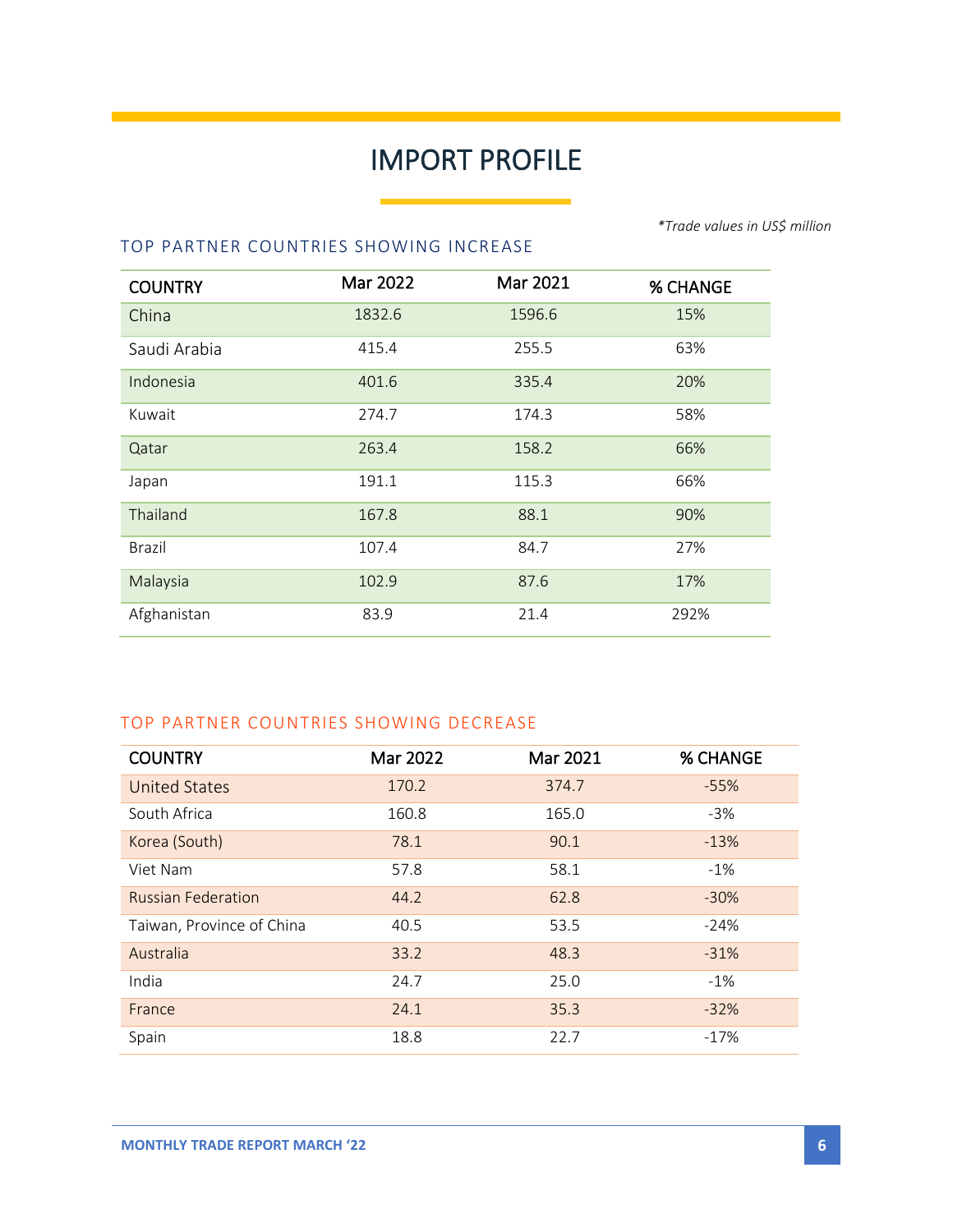## TOP GROWING COMMODITIES

| HS.  | <b>PRODUCTS</b>                            | Mar 2022 | Mar 2021 | % CHANGE |
|------|--------------------------------------------|----------|----------|----------|
| 2710 | Petroleum oils and oils obtained from      | 1,019.6  | 551.2    | 85%      |
|      | bituminous minerals                        |          |          |          |
| 2709 | Petroleum oils and oils obtained from      | 407.4    | 266.3    | 53%      |
|      | bituminous minerals, crude                 |          |          |          |
| 2711 | Liquefied petroleum gases                  | 300.9    | 276.8    | 9%       |
| 1511 | Palm Oil and its fractions, whether or nor | 290.4    | 273.6    | 6%       |
|      | refined, But not chemically modified       |          |          |          |
| 2701 | Coal; briquettes, ovoids and similar solid | 220.8    | 201.3    | 10%      |
|      | fuels manufactured from coal               |          |          |          |
| 7204 | Ferrous waste and scrap                    | 198.6    | 157.8    | 26%      |
| 8703 | Motor cars and other motor vehicles        | 181.8    | 23.6     | 670%     |
| 3901 | Polymers of ethylene, in primary forms     | 112.1    | 61.61    | 82%      |
| 3902 | Polymers of propylene or of other olefins  | 109.9    | 69.7     | 58%      |
| 7208 | Flat-rolled products of iron or non-alloy  | 82.7     | 43.7     | 89%      |
|      | steel                                      |          |          |          |

#### TOP DECREASING COMMODITIES

| <b>HS</b> | <b>PRODUCTS</b>                                                    | Mar 2022 | Mar 2021 | <b>% CHANGE</b> |
|-----------|--------------------------------------------------------------------|----------|----------|-----------------|
| 8517      | Telephones For Cellular Networks Or For<br>Other Wireless Networks | 232.9    | 283.3    | $-18%$          |
| 5201      | Cotton, Not Carded Or Combed                                       | 156.0    | 160.7    | $-3%$           |
| 0713      | Dried Leguminous Vegetables, Shelled                               | 58.9     | 70.1     | $-16%$          |
| 8414      | Air Or Vacuum Pumps,                                               | 52.6     | 54.7     | $-4%$           |
| 8541      | Diodes, Transistors                                                | 48.4     | 52.73    | $-8%$           |
| 1201      | Soya Beans                                                         | 45.1     | 162.5    | $-72%$          |
| 1001      | Wheat And Meslin.                                                  | 42.69    | 66.8     | $-36%$          |
| 3004      | Medicaments                                                        | 30.9     | 43.9     | $-30\%$         |
| 8504      | Electrical Transformers, Static Converters                         | 28.2     | 31.2     | $-10%$          |
| 3002      | Human Blood; Animal Blood Prepared                                 | 25.3     | 42.5     | $-41%$          |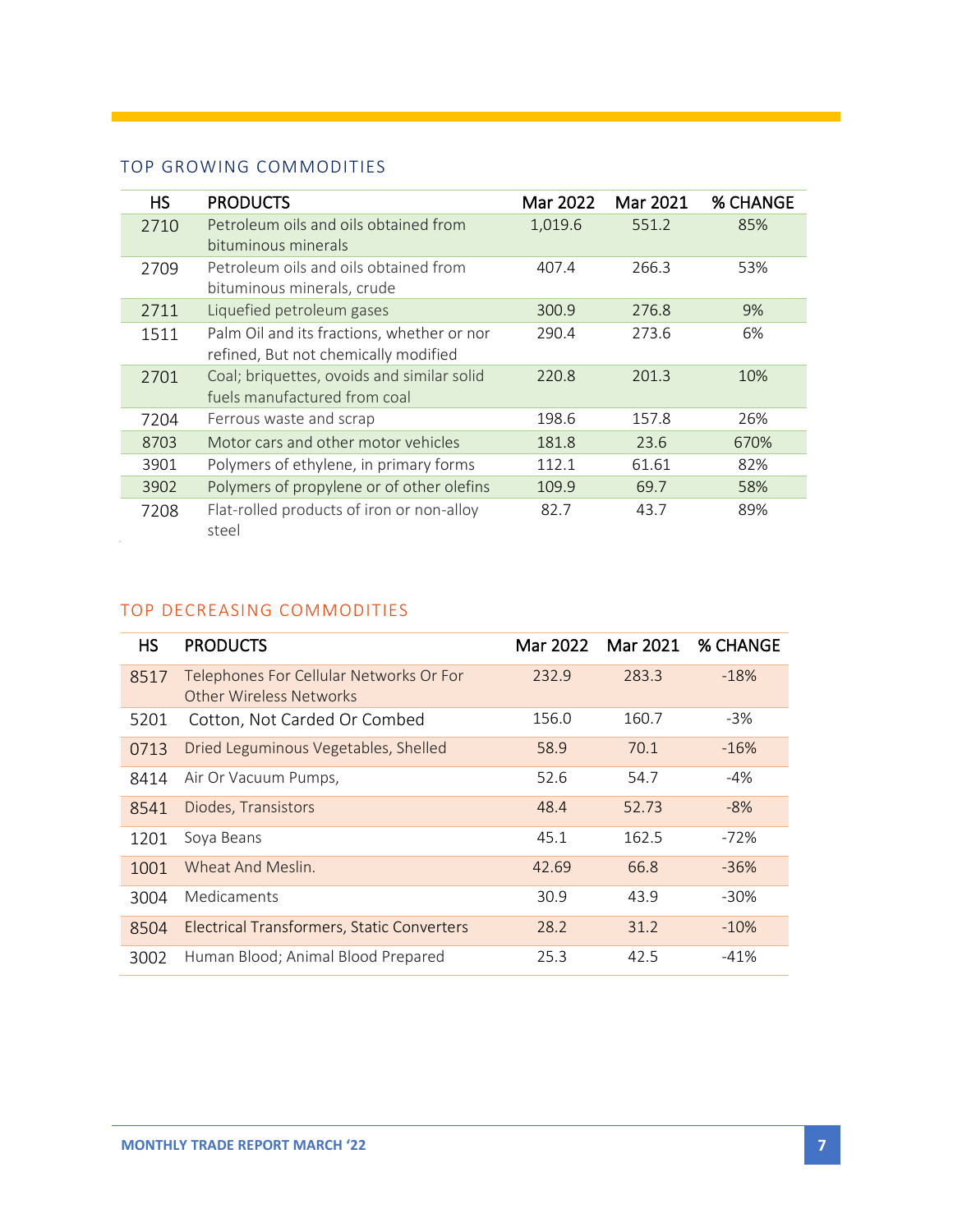# SUMMARY OF SERVICES SECTOR

 *\*Trade values in US\$ million*

| <b>EXPORTS SUMMARY</b> | FY 2021-22 | FY 2020-21 | <b>% CHANGE</b> |
|------------------------|------------|------------|-----------------|
| February 2022          | 547.1      | 481.02     | 13.73           |
| July-February 2022     | 4.492      | 3,801      | 18.17           |

| <b>IMPORTS SUMMARY</b> | FY 2021-22 | FY 2020-21 | <b>% CHANGE</b> |
|------------------------|------------|------------|-----------------|
| February 2022          | 831        | 663        | -25.34          |
| July-February 2022     | 7.084      | 5,089      | 39.20           |